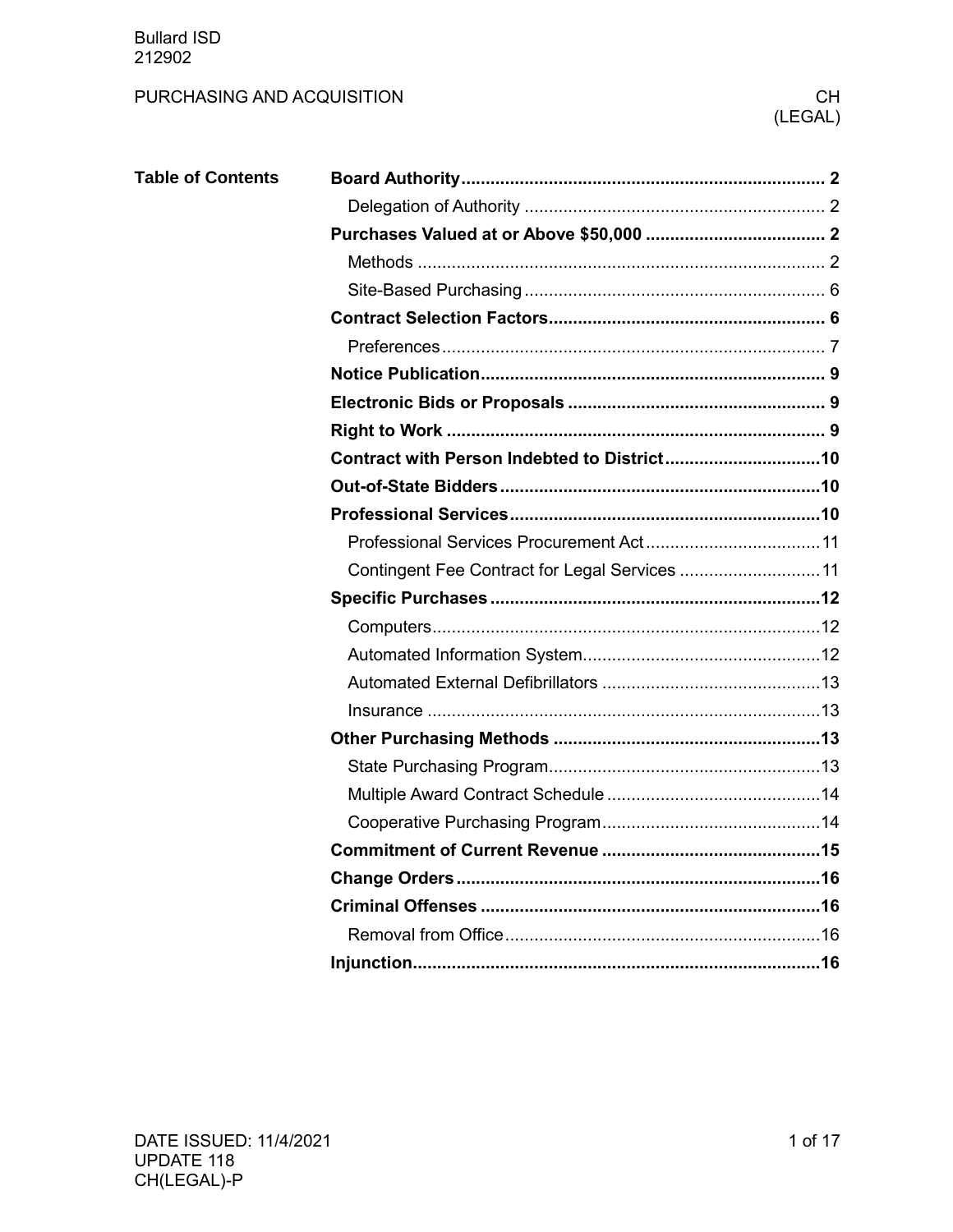<span id="page-1-3"></span><span id="page-1-2"></span><span id="page-1-1"></span><span id="page-1-0"></span>

|                                                                   | Note: | For legal requirements applicable to purchases with fed-<br>eral funds, see CBB.                                                                                                                                                                                                                                                                                                                                                                                                                                              |
|-------------------------------------------------------------------|-------|-------------------------------------------------------------------------------------------------------------------------------------------------------------------------------------------------------------------------------------------------------------------------------------------------------------------------------------------------------------------------------------------------------------------------------------------------------------------------------------------------------------------------------|
|                                                                   |       | For required vendor disclosures and contract provisions,<br>including prohibitions, see CHE.                                                                                                                                                                                                                                                                                                                                                                                                                                  |
|                                                                   |       | For provisions pertaining to criminal history record infor-<br>mation on contractors, see CJA.                                                                                                                                                                                                                                                                                                                                                                                                                                |
|                                                                   |       | For legal requirements related to energy savings perfor-<br>mance contracts, see CL.                                                                                                                                                                                                                                                                                                                                                                                                                                          |
|                                                                   |       | For information on procuring school buses, see CNB.                                                                                                                                                                                                                                                                                                                                                                                                                                                                           |
|                                                                   |       | For legal requirements applicable to school nutrition pro-<br>curement, including produce, with federal funds, see<br>COA.                                                                                                                                                                                                                                                                                                                                                                                                    |
|                                                                   |       | For information regarding construction of school facili-<br>ties, see CV series.                                                                                                                                                                                                                                                                                                                                                                                                                                              |
| <b>Board Authority</b>                                            |       | The board may adopt rules and procedures for the acquisition of<br>goods and services. Education Code 44.031(d)                                                                                                                                                                                                                                                                                                                                                                                                               |
| Delegation of<br>Authority                                        |       | The board may, as appropriate, delegate its authority regarding an<br>action authorized or required by Education Code Chapter 44, Sub-<br>chapter B, to be taken by a district to a designated person, repre-<br>sentative, or committee.                                                                                                                                                                                                                                                                                     |
|                                                                   |       | The board may not delegate the authority to act regarding an ac-<br>tion authorized or required to be taken by the board by Education<br>Code Chapter 44, Subchapter B.                                                                                                                                                                                                                                                                                                                                                       |
| <b>Disaster</b><br>Delegation                                     |       | Notwithstanding any other provision of the Education Code, in the<br>event of a catastrophe, emergency, or natural disaster affecting a<br>district, the board may delegate to the superintendent or desig-<br>nated person the authority to contract for the replacement, con-<br>struction, or repair of school equipment or facilities under Educa-<br>tion Code Chapter 44, Subchapter B if emergency replacement,<br>construction, or repair is necessary for the health and safety of dis-<br>trict students and staff. |
|                                                                   |       | Education Code 44.0312                                                                                                                                                                                                                                                                                                                                                                                                                                                                                                        |
| <b>Purchases Valued at</b><br>or Above \$50,000<br><b>Methods</b> |       | Except as provided by Education Code Chapter 44, Subchapter B,<br>all district contracts for the purchase of goods and services, except<br>contracts for the purchase of produce or vehicle fuel, valued at<br>\$50,000 or more in the aggregate for each 12-month period, shall<br>be made by the method, of the following methods, that provides<br>the best value for a district:                                                                                                                                          |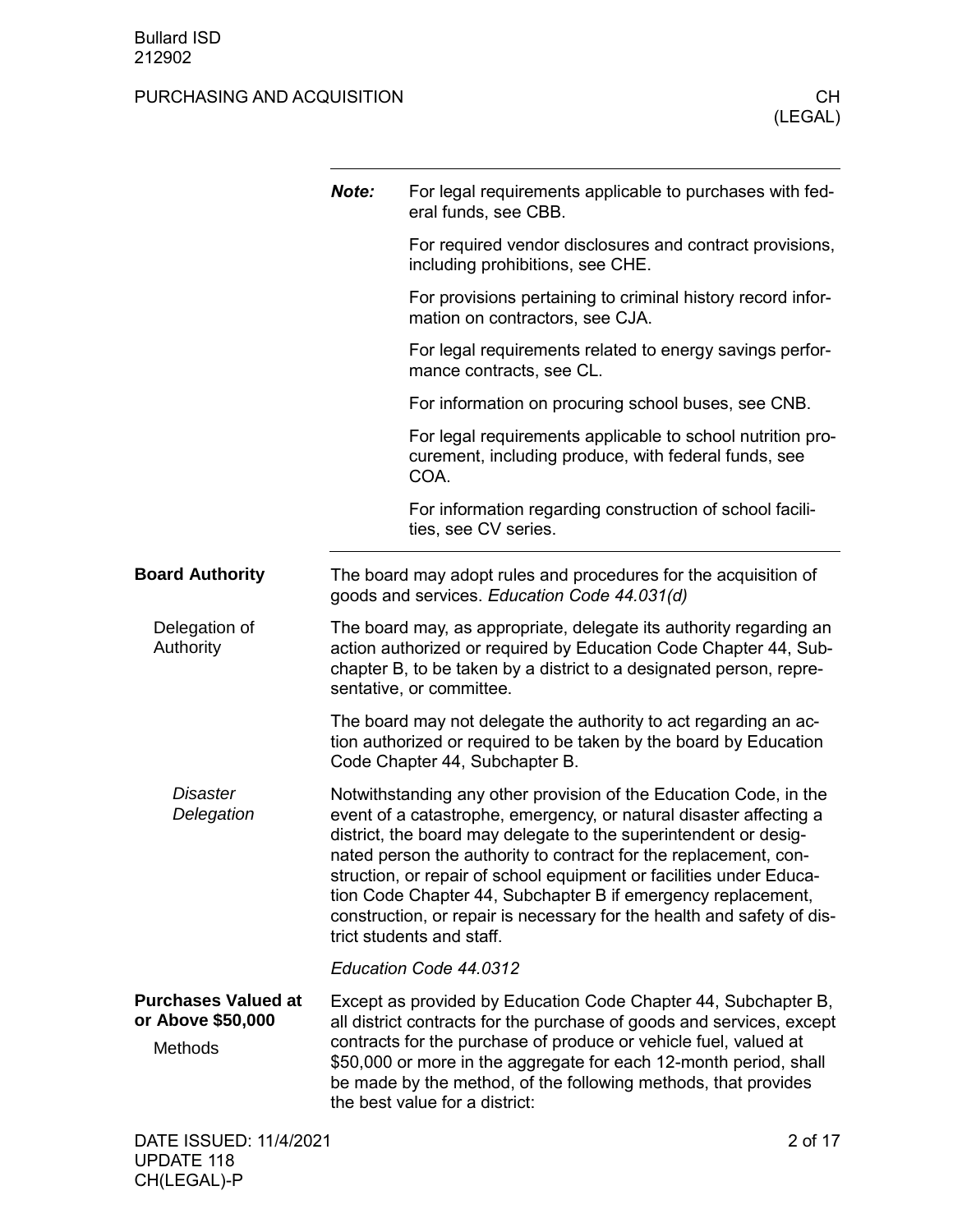|                                                            | 1. | Competitive bidding for services other than construction ser-<br>vices.                                                                                                                                                                                                                                                                                                                                                                                                                                                                                                                                                                                                                                  |
|------------------------------------------------------------|----|----------------------------------------------------------------------------------------------------------------------------------------------------------------------------------------------------------------------------------------------------------------------------------------------------------------------------------------------------------------------------------------------------------------------------------------------------------------------------------------------------------------------------------------------------------------------------------------------------------------------------------------------------------------------------------------------------------|
|                                                            | 2. | Competitive sealed proposals for services other than con-<br>struction services.                                                                                                                                                                                                                                                                                                                                                                                                                                                                                                                                                                                                                         |
|                                                            | 3. | A request for proposals for services other than construction<br>services.                                                                                                                                                                                                                                                                                                                                                                                                                                                                                                                                                                                                                                |
|                                                            | 4. | An interlocal contract.                                                                                                                                                                                                                                                                                                                                                                                                                                                                                                                                                                                                                                                                                  |
|                                                            | 5. | A method provided by Government Code Chapter 2269 for<br>construction services [see CV series];                                                                                                                                                                                                                                                                                                                                                                                                                                                                                                                                                                                                          |
|                                                            | 6. | The reverse auction procedure as defined by Government<br>Code 2155.062(d).                                                                                                                                                                                                                                                                                                                                                                                                                                                                                                                                                                                                                              |
|                                                            | 7. | The formation of a political subdivision corporation under Lo-<br>cal Government Code 304.001 (purchase of electricity).                                                                                                                                                                                                                                                                                                                                                                                                                                                                                                                                                                                 |
|                                                            |    | Education Code 44.031(a)                                                                                                                                                                                                                                                                                                                                                                                                                                                                                                                                                                                                                                                                                 |
| Exceptions<br>Emergency<br>Damage or<br><b>Destruction</b> |    | If school equipment, a school facility, or a part of a school facility or<br>personal property is destroyed or severely damaged or, as a result<br>of an unforeseen catastrophe or emergency, undergoes major op-<br>erational or structural failure, and the board determines that the de-<br>lay posed by the methods provided for in Education Code 44.031<br>would prevent or substantially impair the conduct of classes or<br>other essential school activities, then contracts for the replacement<br>or repair of the equipment, school facility, or the part of the school<br>facility may be made by methods other than those required by Edu-<br>cation Code 44.031. Education Code 44.031(h) |
| Sole Source                                                |    | Without complying with Education Code 44.031(a) above, a district<br>may purchase an item that is available from only one source, in-<br>cluding:                                                                                                                                                                                                                                                                                                                                                                                                                                                                                                                                                        |
|                                                            | 1. | An item for which competition is precluded because of the ex-<br>istence of a patent, copyright, secret process, or monopoly.                                                                                                                                                                                                                                                                                                                                                                                                                                                                                                                                                                            |
|                                                            | 2. | A film, manuscript, or book.                                                                                                                                                                                                                                                                                                                                                                                                                                                                                                                                                                                                                                                                             |
|                                                            | 3. | A utility service, including electricity, gas, or water.                                                                                                                                                                                                                                                                                                                                                                                                                                                                                                                                                                                                                                                 |
|                                                            | 4. | A captive replacement part or component for equipment.                                                                                                                                                                                                                                                                                                                                                                                                                                                                                                                                                                                                                                                   |
|                                                            |    | The exceptions above do not apply to mainframe data-processing<br>equipment and peripheral attachments with a single-item purchase<br>price in excess of \$15,000.                                                                                                                                                                                                                                                                                                                                                                                                                                                                                                                                       |
|                                                            |    | Education Code $44.031(j)–(k)$                                                                                                                                                                                                                                                                                                                                                                                                                                                                                                                                                                                                                                                                           |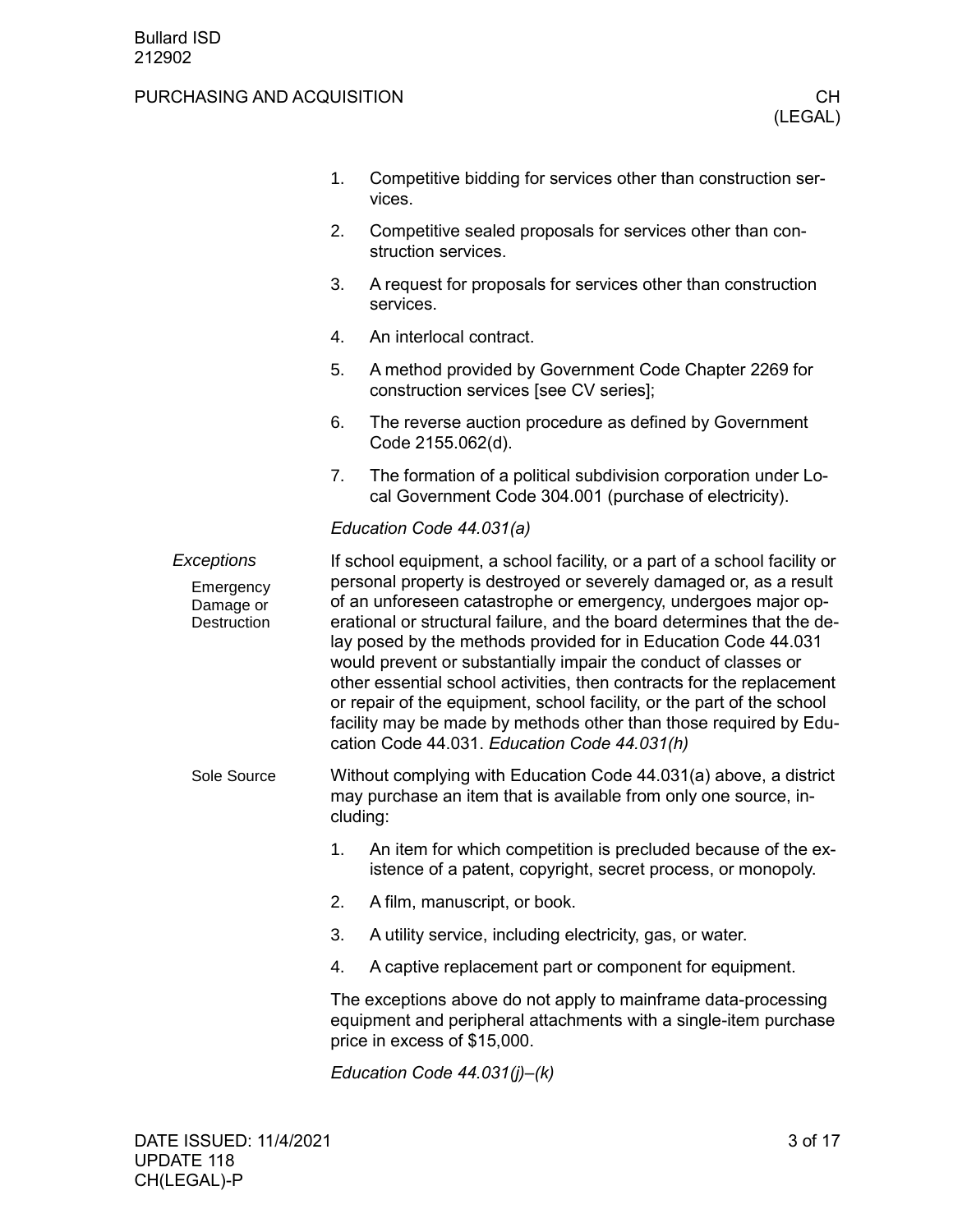| Competitive<br><b>Bidding</b>   | Except to the extent prohibited by other law and to the extent con-<br>sistent with Education Code Chapter 44, Subchapter B, a district<br>may use competitive bidding to select a vendor as authorized by<br>Education Code $44.031(a)(1)$ .                                                                                                                                                                                                                 |  |  |  |  |
|---------------------------------|---------------------------------------------------------------------------------------------------------------------------------------------------------------------------------------------------------------------------------------------------------------------------------------------------------------------------------------------------------------------------------------------------------------------------------------------------------------|--|--|--|--|
|                                 | A district shall award a competitively bid contract at the bid amount<br>to the bidder offering the best value for the district. In determining<br>the best value for the district, the district is not restricted to consid-<br>ering price alone but may consider any other factors stated in the<br>selection criteria. The selection criteria may include the factors<br>listed in Education Code 44.031(b) [see Contract Selection Fac-<br>tors, below]. |  |  |  |  |
|                                 | Except as provided below, Local Government Code Chapter 271,<br>Subchapter B (Competitive Bidding on Certain Public Works Con-<br>tracts) does not apply to a competitive bidding process under this<br>policy.                                                                                                                                                                                                                                               |  |  |  |  |
|                                 | Local Government Code Sections 271.026 (Opening of Bids),<br>271.027(a) (Award of Contract), and 271.0275 (Safety Record of<br>Bidder Considered) apply to a competitive bidding process under<br>Education Code Chapter 44, Subchapter B. [See CVA for these re-<br>quirements.]                                                                                                                                                                             |  |  |  |  |
|                                 | Education Code 44.0351                                                                                                                                                                                                                                                                                                                                                                                                                                        |  |  |  |  |
|                                 | [For information on additional competitive procedures under the<br>Public Property Finance Act, see CHH.]                                                                                                                                                                                                                                                                                                                                                     |  |  |  |  |
| Competitive<br>Sealed Proposals | In selecting a vendor through competitive sealed proposals as au-<br>thorized by Education Code $44.031(a)(2)$ , a district shall follow the<br>procedures prescribed below.                                                                                                                                                                                                                                                                                  |  |  |  |  |
| Request for<br>Proposals        | The district shall prepare a request for competitive sealed pro-<br>posals that includes information that vendors may require to re-<br>spond to the request. The district shall state in the request for pro-<br>posals the selection criteria that will be used in selecting the<br>successful offeror.                                                                                                                                                     |  |  |  |  |
| Opening<br>Proposals            | The district shall receive, publicly open, and read aloud the names<br>of the offerors and, if any are required to be stated, all prices stated<br>in each proposal. Not later than the 45th day after the date on<br>which the proposals are opened, the district shall evaluate and<br>rank each proposal submitted in relation to the published selection<br>criteria.                                                                                     |  |  |  |  |
| Selection                       | The district shall select the offeror that offers the best value for the<br>district based on the published selection criteria and on its ranking<br>evaluation. The district shall first attempt to negotiate a contract<br>with the selected offeror. The district may discuss with the selected                                                                                                                                                            |  |  |  |  |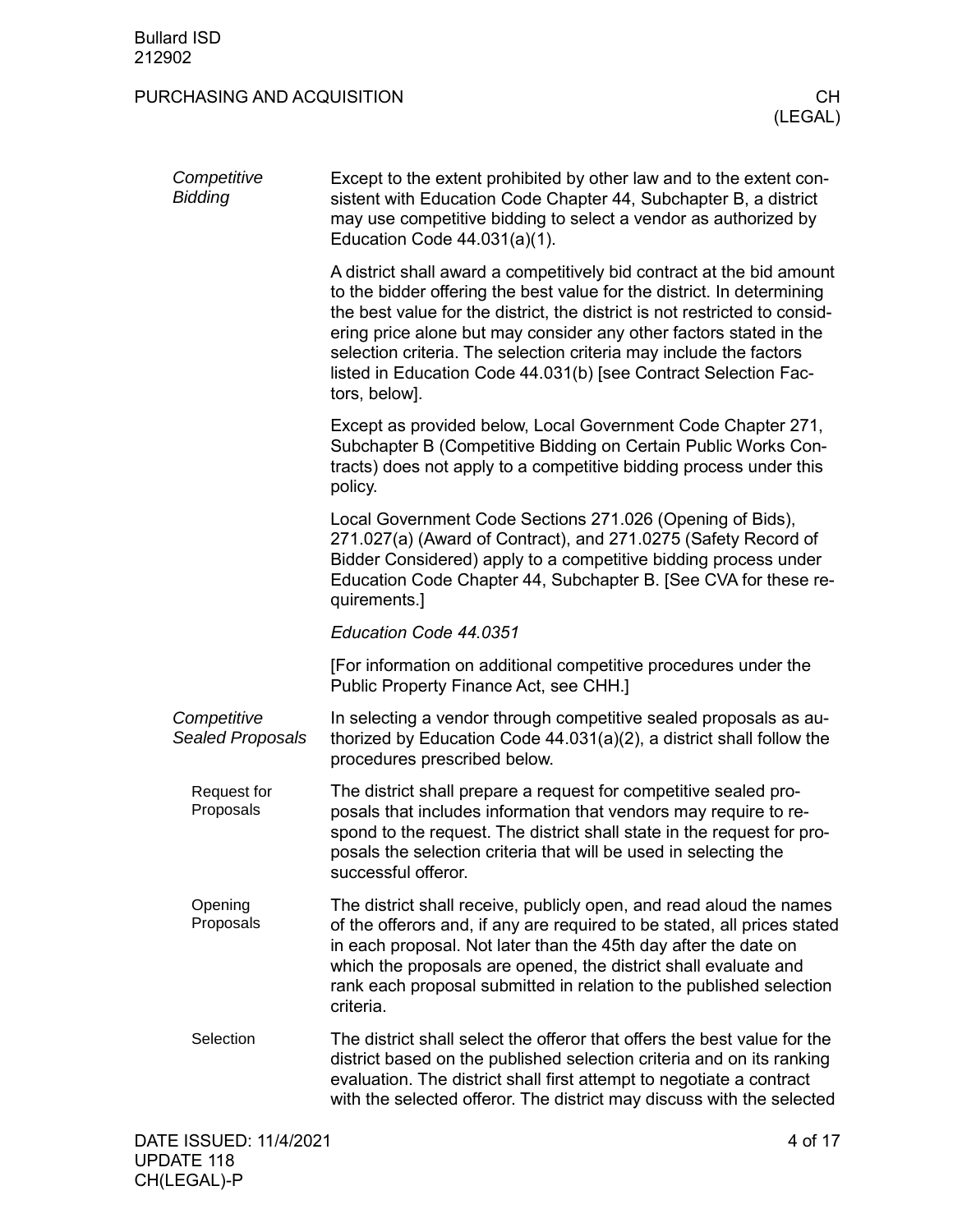|                         |                                                                                                                                                                                                                                                                                                                                                                                                                                                                                                                                                                                                                                                                                                      |    | offeror options for a scope or time modification and any price<br>change associated with the modification. If the district is unable to<br>negotiate a satisfactory contract with the selected offeror, the dis-<br>trict shall, formally and in writing, end negotiations with that offeror<br>and proceed to the next offeror in the order of the selection ranking<br>until a contract is reached or all proposals are rejected. |
|-------------------------|------------------------------------------------------------------------------------------------------------------------------------------------------------------------------------------------------------------------------------------------------------------------------------------------------------------------------------------------------------------------------------------------------------------------------------------------------------------------------------------------------------------------------------------------------------------------------------------------------------------------------------------------------------------------------------------------------|----|-------------------------------------------------------------------------------------------------------------------------------------------------------------------------------------------------------------------------------------------------------------------------------------------------------------------------------------------------------------------------------------------------------------------------------------|
|                         |                                                                                                                                                                                                                                                                                                                                                                                                                                                                                                                                                                                                                                                                                                      |    | In determining the best value for the district, the district is not re-<br>stricted to considering price alone but may consider any other fac-<br>tors stated in the selection criteria.                                                                                                                                                                                                                                            |
|                         |                                                                                                                                                                                                                                                                                                                                                                                                                                                                                                                                                                                                                                                                                                      |    | Education Code 44.0352                                                                                                                                                                                                                                                                                                                                                                                                              |
| Interlocal<br>Contracts | "Interlocal contract" means a contract or agreement made under<br>Government Code Chapter 791 (Interlocal Cooperation Act). A dis-<br>trict may contract or agree with another local government or a fed-<br>erally recognized Indian tribe, as listed by the U.S. secretary of the<br>interior under 25 U.S.C. 479a-1, whose reservation is located<br>within the boundaries of this state to perform governmental func-<br>tions and services in accordance with Government Code Chapter<br>791. A district may agree with another local government and with<br>the state or a state agency, including the comptroller, to purchase<br>goods and services. Gov't Code 791.003(2), .011(a), .025(a) |    |                                                                                                                                                                                                                                                                                                                                                                                                                                     |
|                         |                                                                                                                                                                                                                                                                                                                                                                                                                                                                                                                                                                                                                                                                                                      |    | An interlocal contract must:                                                                                                                                                                                                                                                                                                                                                                                                        |
|                         |                                                                                                                                                                                                                                                                                                                                                                                                                                                                                                                                                                                                                                                                                                      | 1. | Be authorized by the governing body of each party to the con-<br>tract;                                                                                                                                                                                                                                                                                                                                                             |
|                         |                                                                                                                                                                                                                                                                                                                                                                                                                                                                                                                                                                                                                                                                                                      | 2. | State the purpose, terms, rights, and duties of the contracting<br>parties; and                                                                                                                                                                                                                                                                                                                                                     |
|                         |                                                                                                                                                                                                                                                                                                                                                                                                                                                                                                                                                                                                                                                                                                      | 3. | Specify that each party paying for the performance of govern-<br>mental functions or services must make those payments from<br>current revenues available to the paying party.                                                                                                                                                                                                                                                      |
|                         |                                                                                                                                                                                                                                                                                                                                                                                                                                                                                                                                                                                                                                                                                                      |    | An interlocal contractual payment must be in an amount that fairly<br>compensates the performing party for the services or functions per-<br>formed under the contract. An interlocal contract may be renewed.<br>Notwithstanding item 2 above, an interlocal contract may have a<br>specified term of years.                                                                                                                       |
|                         |                                                                                                                                                                                                                                                                                                                                                                                                                                                                                                                                                                                                                                                                                                      |    | Gov't Code 791.011(d)-(f), (i)                                                                                                                                                                                                                                                                                                                                                                                                      |
|                         |                                                                                                                                                                                                                                                                                                                                                                                                                                                                                                                                                                                                                                                                                                      |    | A district may agree with another local government, including a<br>nonprofit corporation that is created and operated to provide one or<br>more governmental functions and services, or with the state or a<br>state agency, including the comptroller, to purchase goods and any<br>services reasonably required for the installation, operation, or                                                                               |
|                         |                                                                                                                                                                                                                                                                                                                                                                                                                                                                                                                                                                                                                                                                                                      |    |                                                                                                                                                                                                                                                                                                                                                                                                                                     |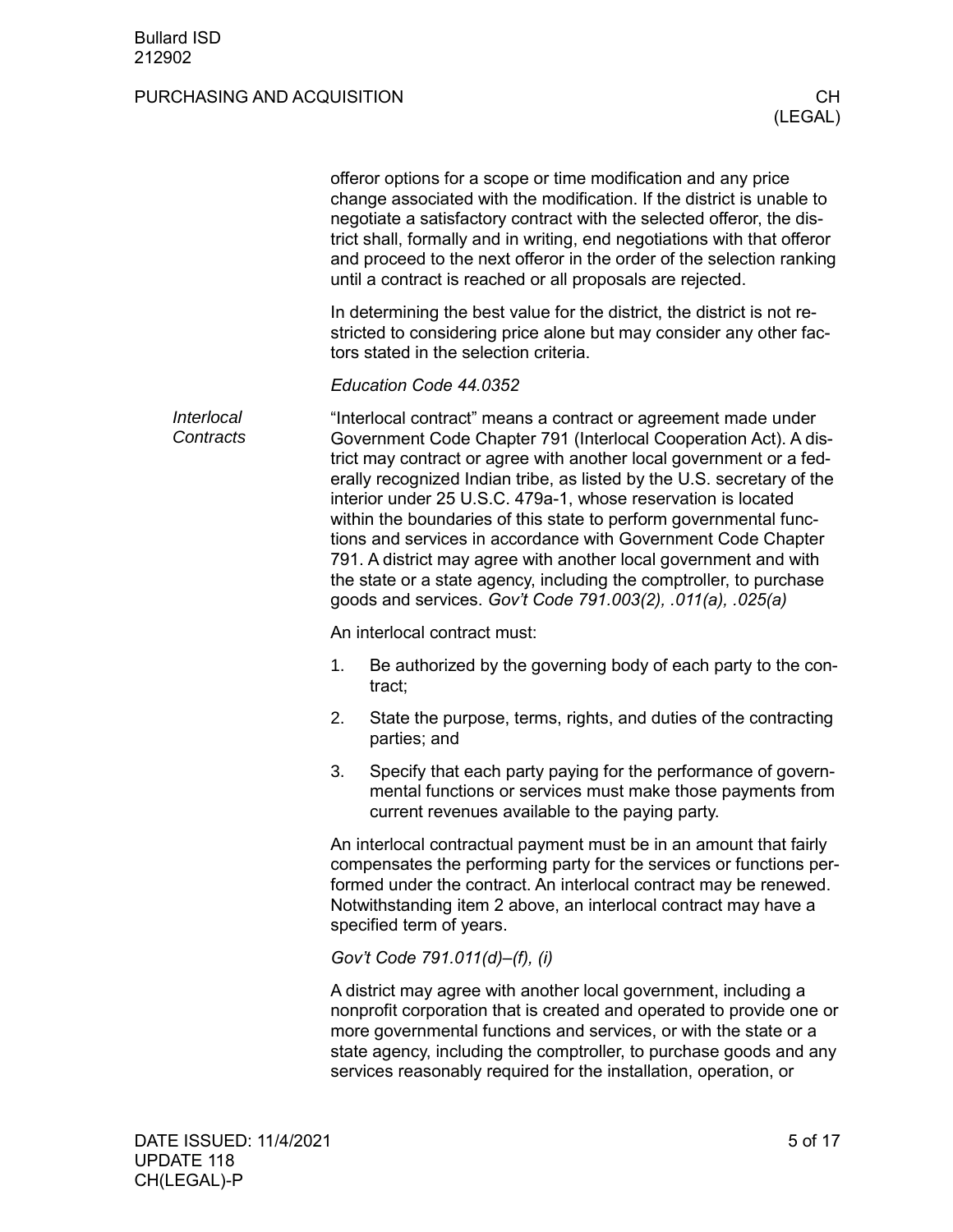|                                             |                                                                                                                                                                                                                                                                                                                                                                                                                                                                                                                                                                                                                                                                                                                                                                                            | maintenance of the goods. This provision does not apply to ser-<br>vices provided by firefighters, police officers, or emergency medical<br>personnel. Gov't Code 791.025(b)                                                                                                              |  |  |
|---------------------------------------------|--------------------------------------------------------------------------------------------------------------------------------------------------------------------------------------------------------------------------------------------------------------------------------------------------------------------------------------------------------------------------------------------------------------------------------------------------------------------------------------------------------------------------------------------------------------------------------------------------------------------------------------------------------------------------------------------------------------------------------------------------------------------------------------------|-------------------------------------------------------------------------------------------------------------------------------------------------------------------------------------------------------------------------------------------------------------------------------------------|--|--|
|                                             | A district that purchases goods and services under Government<br>Code 791.025 satisfies the requirement to seek competitive bids<br>for the purchase of the goods and services. Gov't Code<br>791.025(c); Atty. Gen. Op. JC-37 (1999)                                                                                                                                                                                                                                                                                                                                                                                                                                                                                                                                                      |                                                                                                                                                                                                                                                                                           |  |  |
| <b>Reverse Auction</b>                      |                                                                                                                                                                                                                                                                                                                                                                                                                                                                                                                                                                                                                                                                                                                                                                                            | A district that uses the reverse auction procedure must include in<br>the procedure a notice provision and other provisions necessary to<br>produce a method of purchasing that is advantageous to the dis-<br>trict and fair to vendors. Local Gov't Code 271.906(b)                     |  |  |
|                                             |                                                                                                                                                                                                                                                                                                                                                                                                                                                                                                                                                                                                                                                                                                                                                                                            | "Reverse auction procedure" means:                                                                                                                                                                                                                                                        |  |  |
|                                             | 1.                                                                                                                                                                                                                                                                                                                                                                                                                                                                                                                                                                                                                                                                                                                                                                                         | A real-time bidding process usually lasting less than one hour<br>and taking place at a previously scheduled time and internet<br>location, in which multiple suppliers, anonymous to each<br>other, submit bids to provide the designated goods or ser-<br>vices; or                     |  |  |
|                                             | 2.                                                                                                                                                                                                                                                                                                                                                                                                                                                                                                                                                                                                                                                                                                                                                                                         | A bidding process usually lasting less than two weeks and<br>taking place during a previously scheduled period and at a<br>previously scheduled internet location, in which multiple sup-<br>pliers, anonymous to each other, submit bids to provide the<br>designated goods or services. |  |  |
|                                             |                                                                                                                                                                                                                                                                                                                                                                                                                                                                                                                                                                                                                                                                                                                                                                                            | Gov't Code 2155.062(d)                                                                                                                                                                                                                                                                    |  |  |
| Site-Based<br>Purchasing                    | If a purchase is made at the campus level in a district with a stu-<br>dent enrollment of 180,000 or more that has formally adopted a<br>site-based decision-making plan under Education Code Subchap-<br>ter F, Chapter 11 [see BQ series], that delegates purchasing deci-<br>sions to the campus level, Education Code 44.031 applies only to<br>the campus and does not require the district to aggregate and<br>jointly award purchasing contracts. A district that adopts site-based<br>purchasing under this provision shall adopt a policy to ensure that<br>campus purchases achieve the best value to the district and are<br>not intended or used to avoid the requirement that a district aggre-<br>gate purchases under Education Code 44.031(a). Education Code<br>44.031(m) |                                                                                                                                                                                                                                                                                           |  |  |
| <b>Contract Selection</b><br><b>Factors</b> | sider:                                                                                                                                                                                                                                                                                                                                                                                                                                                                                                                                                                                                                                                                                                                                                                                     | Except as provided by Education Code Chapter 44, Subchapter B,<br>in determining to whom to award a contract, the district shall con-                                                                                                                                                     |  |  |

<span id="page-5-1"></span><span id="page-5-0"></span>1. The purchase price.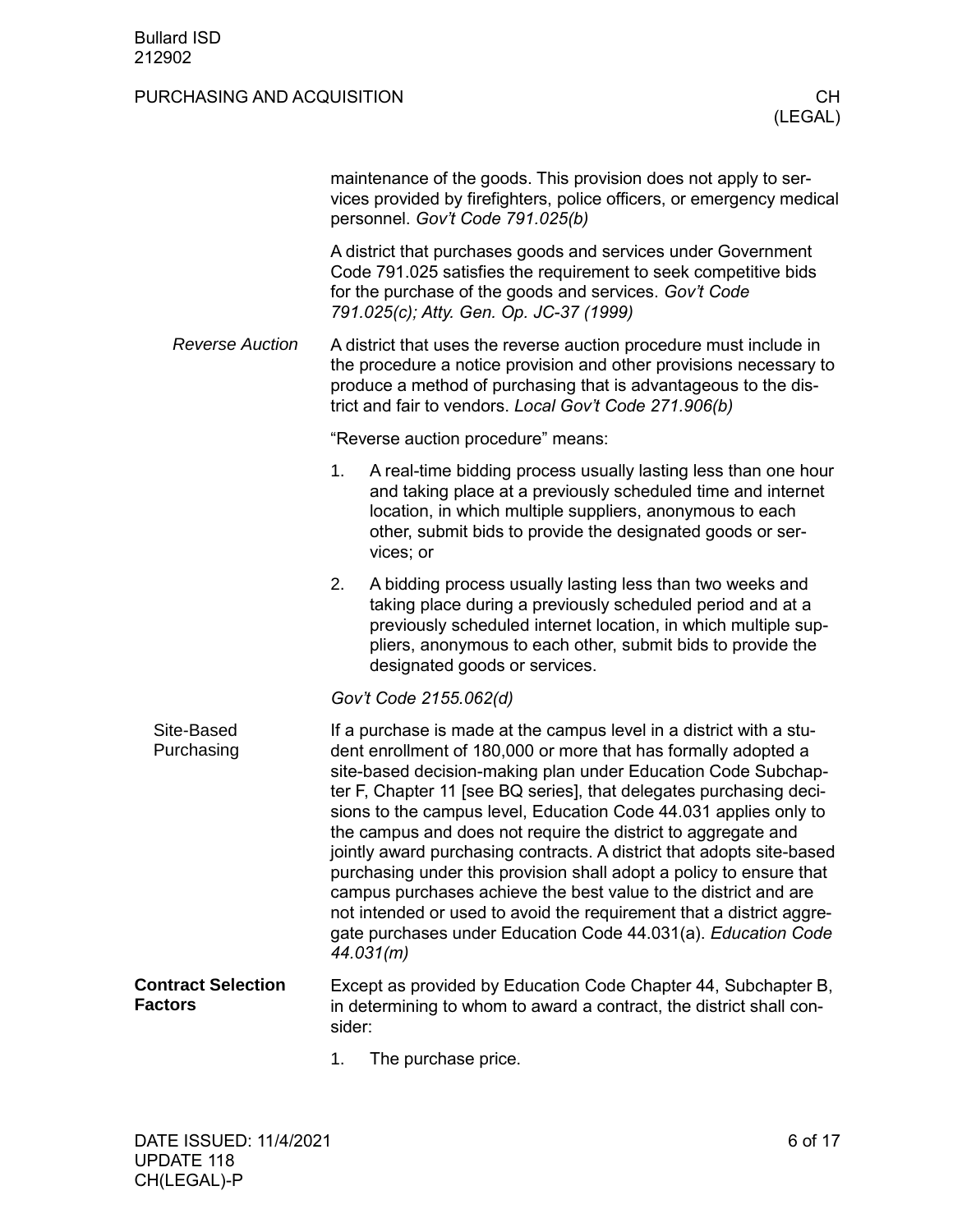#### PURCHASING AND ACQUISITION **CHILIC CHILIC CHILIC CHILIC CHILIC CHILIC CHILIC CHILIC CHILIC CHILIC CHILIC CHILIC CH**

- 2. The reputation of the vendor and of the vendor's goods or services.
- 3. The quality of the vendor's goods or services.
- 4. The extent to which the goods or services meet the district's needs.
- 5. The vendor's past relationship with the district.
- 6. The impact on the ability of the district to comply with laws and rules relating to historically underutilized businesses.
- 7. The total long-term cost to the district to acquire the vendor's goods or services.
- 8. For a contract for goods and services, other than goods and services related to telecommunications and information services, building construction and maintenance, or instructional materials, whether the vendor or the vendor's ultimate parent company or majority owner has its principal place of business in this state or employs at least 500 persons in this state.
- 9. Any other relevant factor specifically listed in the request for bids or proposals.

#### *Education Code 44.031(b)*

In awarding a contract by competitive sealed bid under Education Code 44.031, a district that has its central administrative office located in a municipality with a population of less than 250,000 may consider a bidder's principal place of business in the manner provided by Local Government Code 271.9051. This provision does not apply to the purchase of telecommunications services or information services, as those terms are defined by 47 U.S.C. Section 153. *Education Code 44.031(b-1)*

The factors listed above are the only criteria that may be considered by a district in its decision to award a contract. *R.G.V. Vending v. Weslaco Indep. Sch. Dist., 995 S.W.2d 897 (Tex. App.—Corpus Christi 1999, no pet.)*

<span id="page-6-0"></span>A district that purchases agricultural products shall give preference to those produced, processed, or grown in Texas if the cost to the district is equal and the quality is equal. If agricultural products produced, processed, or grown in Texas are not equal in cost and quality to other products, the district shall give preference to agricultural products produced, processed, or grown in other states of the United States, if the cost and quality of the U.S. and foreign products are equal. Preferences *Agricultural Products*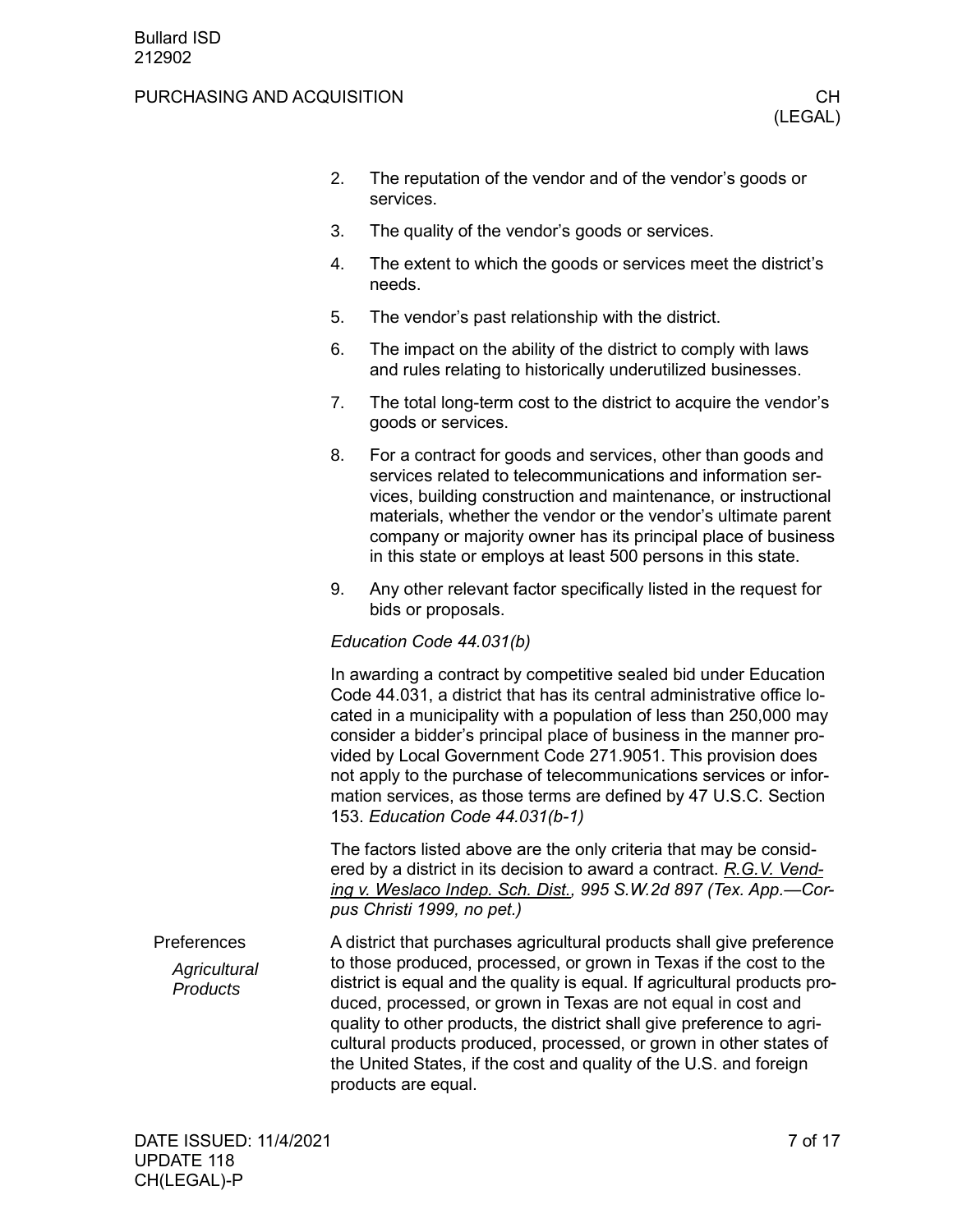|                               |       | "Agricultural products" includes textiles and other similar products.                                                                                                                                                                                                                                                                                                                                             |  |  |
|-------------------------------|-------|-------------------------------------------------------------------------------------------------------------------------------------------------------------------------------------------------------------------------------------------------------------------------------------------------------------------------------------------------------------------------------------------------------------------|--|--|
|                               |       | "Processed" means canning, freezing, drying, juicing, preserving,<br>or any other act that changes the form of a good from its natural<br>state to another form.                                                                                                                                                                                                                                                  |  |  |
|                               |       | A district may not adopt product purchasing specifications that un-<br>necessarily exclude agricultural products produced, processed, or<br>grown in Texas.                                                                                                                                                                                                                                                       |  |  |
| Vegetation for<br>Landscaping |       | A district that purchases vegetation for landscaping purposes, in-<br>cluding plants, shall give preference to Texas vegetation if the cost<br>to the district is equal and the quality is equal.                                                                                                                                                                                                                 |  |  |
|                               |       | Education Code 44.042                                                                                                                                                                                                                                                                                                                                                                                             |  |  |
|                               | COA.] | [For legal requirements applicable to school nutrition procurement,<br>including produce and agricultural products, with federal funds, see                                                                                                                                                                                                                                                                       |  |  |
| Recycled<br>Products          |       | A district shall give preference in purchasing to products made of<br>recycled materials if the products meet applicable specifications as<br>to quantity and quality and the average price of the product is not<br>more than ten percent greater than the price of comparable nonre-<br>cycled products. Preferences will be applied in accordance with<br>state procurement statutes and rules. 30 TAC 328.203 |  |  |
|                               |       | Subchapter K of 30 Administrative Code (Governmental Entity Re-<br>cycling and Purchasing of Recycled Materials) does not apply to a<br>district with a student enrollment of less than 10,000 students. 30<br>TAC 328.204(a)                                                                                                                                                                                     |  |  |
|                               |       | A district regularly shall review and revise its procurement proce-<br>dures and specifications for the purchase of goods, supplies,<br>equipment, and materials in order to:                                                                                                                                                                                                                                     |  |  |
|                               | 1.    | Eliminate procedures and specifications that explicitly discrim-<br>inate against products made of recycled materials;                                                                                                                                                                                                                                                                                            |  |  |
|                               | 2.    | Encourage the use of products made of recycled materials;<br>and                                                                                                                                                                                                                                                                                                                                                  |  |  |
|                               | 3.    | Ensure to the maximum extent economically feasible that the<br>district purchases products that may be recycled when they<br>have served their intended use.                                                                                                                                                                                                                                                      |  |  |
|                               |       | In developing new procedures and specifications, the district shall<br>encourage the use of recycled products and products that may be<br>recycled or reused.                                                                                                                                                                                                                                                     |  |  |
|                               |       | Health and Safety Code 361.426(b)-(c)                                                                                                                                                                                                                                                                                                                                                                             |  |  |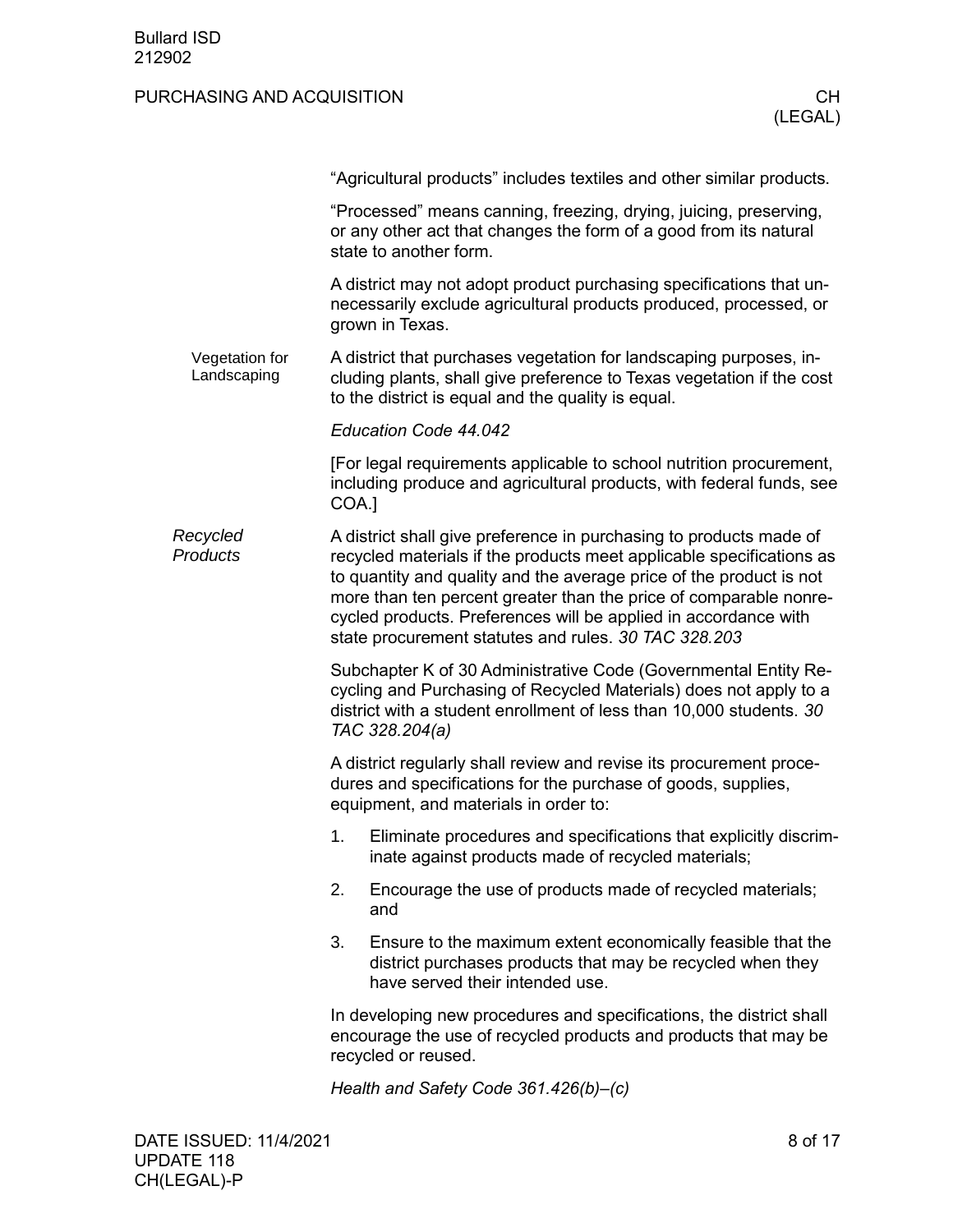<span id="page-8-1"></span><span id="page-8-0"></span>

| Bidder's Place of<br><b>Business</b>          |    | In awarding a contract by competitive sealed bid under Education<br>Code 44.031, a district that has its central administrative office lo-<br>cated in a municipality with a population of less than 250,000 may<br>consider a bidder's principal place of business in the manner pro-<br>vided by Local Government Code Section 271.9051. This provision<br>does not apply to the purchase of telecommunications services or<br>information services, as those terms are defined by 47 U.S.C. 153.<br>Education Code 44.031(b-1)                                                                                                                                                                                                                                                                                                                  |
|-----------------------------------------------|----|----------------------------------------------------------------------------------------------------------------------------------------------------------------------------------------------------------------------------------------------------------------------------------------------------------------------------------------------------------------------------------------------------------------------------------------------------------------------------------------------------------------------------------------------------------------------------------------------------------------------------------------------------------------------------------------------------------------------------------------------------------------------------------------------------------------------------------------------------|
| <b>Notice Publication</b>                     |    | Notice of the time by when and place where the bids or proposals,<br>or the responses to a request for qualifications, will be received<br>and opened shall be published in the county in which the district's<br>central administrative office is located, once a week for at least two<br>weeks before the deadline for receiving bids, proposals, or re-<br>sponses to a request for qualifications. If there is not a newspaper<br>in that county, the advertising shall be published in a newspaper in<br>the county nearest the county seat of the county in which a dis-<br>trict's central administrative office is located. In a two-step procure-<br>ment process, the time and place where the second-step bids, pro-<br>posals, or responses will be received are not required to be<br>published separately. Education Code 44.031(g) |
| <b>Electronic Bids or</b><br><b>Proposals</b> |    | A district may receive bids or proposals under Education Code<br>Chapter 44 through electronic transmission if the board adopts<br>rules to ensure the identification, security, and confidentiality of<br>electronic bids or proposals and to ensure that the electronic bids<br>or proposals remain effectively unopened until the proper time.                                                                                                                                                                                                                                                                                                                                                                                                                                                                                                  |
|                                               |    | Notwithstanding any other provision of Education Code Chapter<br>44, an electronic bid or proposal is not required to be sealed. A pro-<br>vision of Education Code Chapter 44 that applies to a sealed bid or<br>proposal applies to a bid or proposal received through electronic<br>transmission in accordance with the rules adopted by the board.                                                                                                                                                                                                                                                                                                                                                                                                                                                                                             |
|                                               |    | Education Code 44.0313                                                                                                                                                                                                                                                                                                                                                                                                                                                                                                                                                                                                                                                                                                                                                                                                                             |
| <b>Right to Work</b>                          |    | While a district is engaged in procuring goods and services or<br>awarding a contract, or overseeing procurement or construction for<br>a public work or public improvement, a district:                                                                                                                                                                                                                                                                                                                                                                                                                                                                                                                                                                                                                                                           |
|                                               | 1. | May not consider whether a vendor is a member of or has an-<br>other relationship with any organization; and                                                                                                                                                                                                                                                                                                                                                                                                                                                                                                                                                                                                                                                                                                                                       |
|                                               | 2. | Shall ensure that its bid specifications and any subsequent<br>contract or other agreement do not deny or diminish the right<br>of a person to work because of the person's membership or<br>other relationship status with respect to any organization.                                                                                                                                                                                                                                                                                                                                                                                                                                                                                                                                                                                           |
|                                               |    |                                                                                                                                                                                                                                                                                                                                                                                                                                                                                                                                                                                                                                                                                                                                                                                                                                                    |

<span id="page-8-2"></span>*Education Code 44.043*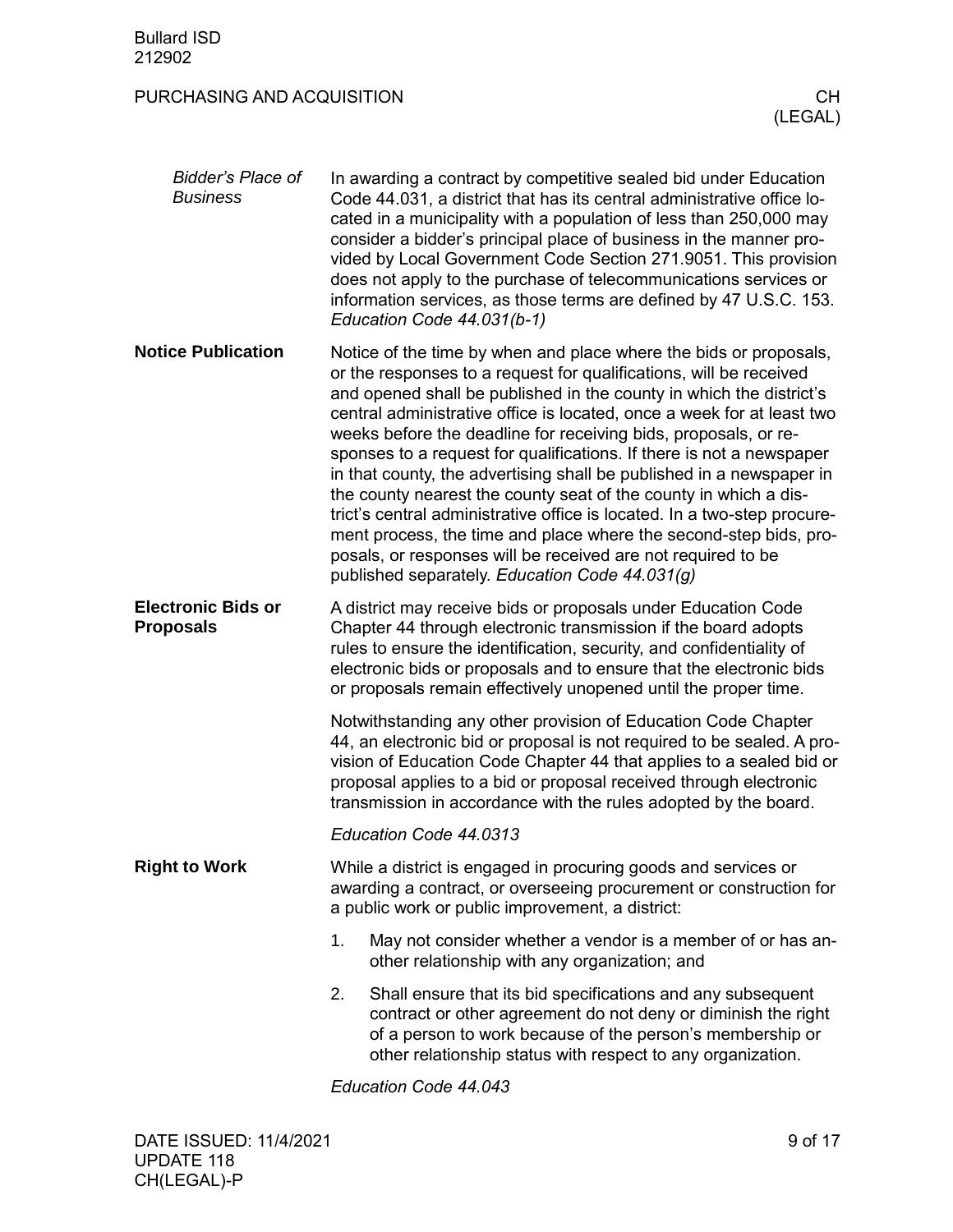<span id="page-9-2"></span><span id="page-9-1"></span><span id="page-9-0"></span>

| <b>Contract with Person</b><br><b>Indebted to District</b> | The board by resolution may establish regulations permitting the<br>district to refuse to enter into a contract or other transaction with a<br>person indebted to the district. It is not a violation of Education<br>Code Chapter 44, Subchapter B (Purchases; Contracts) for a dis-<br>trict, under regulations adopted under this provision, to refuse to<br>award a contract to or enter into a transaction with an apparent low<br>bidder or successful proposer that is indebted to the district.                                                                            |
|------------------------------------------------------------|------------------------------------------------------------------------------------------------------------------------------------------------------------------------------------------------------------------------------------------------------------------------------------------------------------------------------------------------------------------------------------------------------------------------------------------------------------------------------------------------------------------------------------------------------------------------------------|
|                                                            | "Person" includes an individual, sole proprietorship, corporation,<br>nonprofit corporation, partnership, joint venture, limited liability<br>company, and any other entity that proposes or otherwise seeks to<br>enter into a contract or other transaction with the district requiring<br>approval by the board.                                                                                                                                                                                                                                                                |
|                                                            | Education Code 44.044                                                                                                                                                                                                                                                                                                                                                                                                                                                                                                                                                              |
| <b>Out-of-State Bidders</b>                                | A district may not award a governmental contract to a nonresident<br>bidder unless the nonresident underbids the lowest bid submitted<br>by a responsible resident bidder by an amount that is not less than<br>the greater of the amount by which a resident bidder would be re-<br>quired to underbid the nonresident bidder to obtain a comparable<br>contract in the state in which the nonresident's principal place of<br>business is located, or the state in which a majority of the manufac-<br>turing relating to the contract will be performed. Gov't Code<br>2252.002 |
|                                                            | This requirement does not apply to a contract involving federal<br>funds. A district shall use the information published by the comp-<br>troller under Government Code 2252.003 (Publication of Other<br>State's Laws on Contracts) to evaluate the bid of a nonresident<br>bidder. A district may rely on information published under Govern-<br>ment Code 2252.003 to meet the requirements of Government<br>Code 2252.002. Gov't Code 2252.003-.004                                                                                                                             |
|                                                            | "Governmental contract" means a contract awarded by a govern-<br>mental entity, including a public school district, for general con-<br>struction, an improvement, a service, or a public works project or<br>for a purchase of supplies, materials, or equipment.                                                                                                                                                                                                                                                                                                                 |
|                                                            | "Resident bidder" refers to a person whose principal place of busi-<br>ness is in this state, including a contractor whose ultimate parent<br>company or majority owner has its principal place of business in<br>this state.                                                                                                                                                                                                                                                                                                                                                      |
|                                                            | Gov't Code 2252.001                                                                                                                                                                                                                                                                                                                                                                                                                                                                                                                                                                |
| <b>Professional</b><br><b>Services</b>                     | Education Code 44.031 does not apply to a contract for profes-<br>sional services rendered, including the services of an architect, at-<br>torney, certified public accountant, engineer, or fiscal agent. A dis-<br>trict may, at its option, contract for professional services rendered                                                                                                                                                                                                                                                                                         |
| DATE ISSUED: 11/4/2021                                     | 10 of 17                                                                                                                                                                                                                                                                                                                                                                                                                                                                                                                                                                           |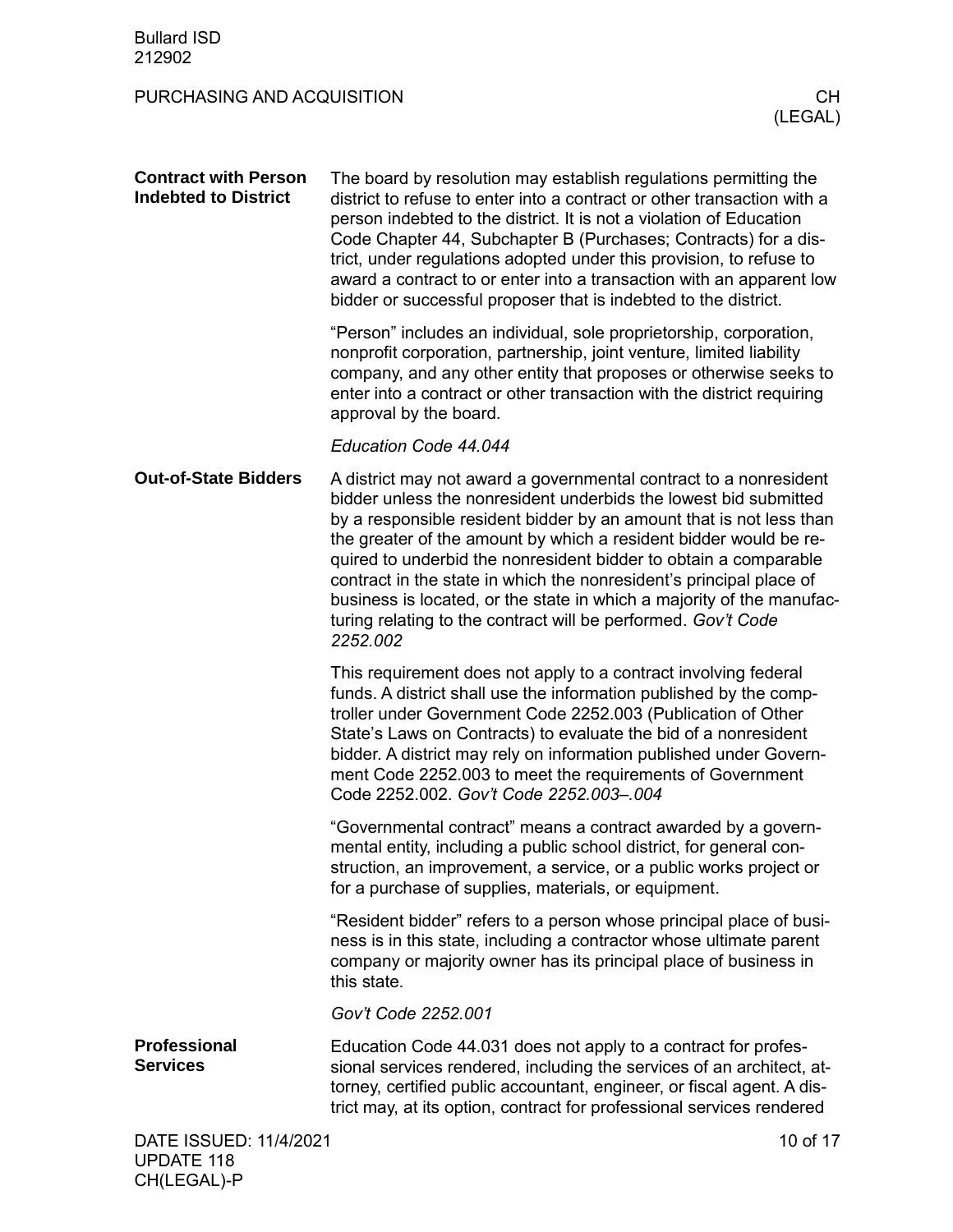<span id="page-10-1"></span><span id="page-10-0"></span>

|                                                                        |                                                                                                                                                                                                                                                                                                                                                                                                                                                                                                                                       | by a financial consultant or a technology consultant in the manner<br>provided by Government Code 2254.003 (Professional Services<br>Procurement Act) (see below), in lieu of the methods provided by<br>Education Code 44.031. Education Code 44.031(f)                                                                                                                                                                               |  |  |
|------------------------------------------------------------------------|---------------------------------------------------------------------------------------------------------------------------------------------------------------------------------------------------------------------------------------------------------------------------------------------------------------------------------------------------------------------------------------------------------------------------------------------------------------------------------------------------------------------------------------|----------------------------------------------------------------------------------------------------------------------------------------------------------------------------------------------------------------------------------------------------------------------------------------------------------------------------------------------------------------------------------------------------------------------------------------|--|--|
| Professional<br><b>Services</b><br><b>Procurement Act</b><br>Selection |                                                                                                                                                                                                                                                                                                                                                                                                                                                                                                                                       | A district may not select a provider of professional services or a<br>group or association of providers or award a contract for the ser-<br>vices on the basis of competitive bids submitted for the contract or<br>for the services, but shall make the selection and award on the ba-<br>sis of demonstrated competence and qualifications to perform the<br>services and for a fair and reasonable price. Gov't Code<br>2254.003(a) |  |  |
| <b>Definition</b>                                                      |                                                                                                                                                                                                                                                                                                                                                                                                                                                                                                                                       | "Professional services" means services:                                                                                                                                                                                                                                                                                                                                                                                                |  |  |
|                                                                        | 1.                                                                                                                                                                                                                                                                                                                                                                                                                                                                                                                                    | Within the scope of the practice, as defined by state law, of<br>accounting, architecture, landscape architecture, land survey-<br>ing, medicine, optometry, professional engineering, real es-<br>tate appraising, professional nursing, or forensic science;                                                                                                                                                                         |  |  |
|                                                                        | 2.                                                                                                                                                                                                                                                                                                                                                                                                                                                                                                                                    | Provided in connection with the professional employment or<br>practice of a person who is licensed or registered as a certi-<br>fied public accountant, architect, landscape architect, land<br>surveyor, physician, optometrist, professional engineer, state-<br>certified or state-licensed real estate appraiser, registered<br>nurse, or a forensic analyst or forensic science expert; or                                        |  |  |
|                                                                        | 3.                                                                                                                                                                                                                                                                                                                                                                                                                                                                                                                                    | Provided by a person lawfully engaged in interior design, re-<br>gardless of whether the person is registered as an interior de-<br>signer under Occupations Code Chapter 1053.                                                                                                                                                                                                                                                        |  |  |
|                                                                        |                                                                                                                                                                                                                                                                                                                                                                                                                                                                                                                                       | Gov't Code 2254.002                                                                                                                                                                                                                                                                                                                                                                                                                    |  |  |
|                                                                        | [For specific information on procuring architectural or engineering<br>services, see CV. For information on procuring services of physi-<br>cians, optometrists, and registered nurses under certain circum-<br>stances, see Government Code 2254.008.]                                                                                                                                                                                                                                                                               |                                                                                                                                                                                                                                                                                                                                                                                                                                        |  |  |
| <b>Contingent Fee</b><br>Contract for Legal<br><b>Services</b>         | "Contingent fee contract" means a contract for legal services under<br>which the amount or the payment of the fee for the services is con-<br>tingent in whole or in part on the outcome of the matter for which<br>the services were obtained. The term includes an amendment to a<br>contract for legal services described by this provision if the amend-<br>ment changes the scope of representation or may result in the fil-<br>ing of an action or the amending of a petition in an existing action.<br>Gov't Code 2254.101(2) |                                                                                                                                                                                                                                                                                                                                                                                                                                        |  |  |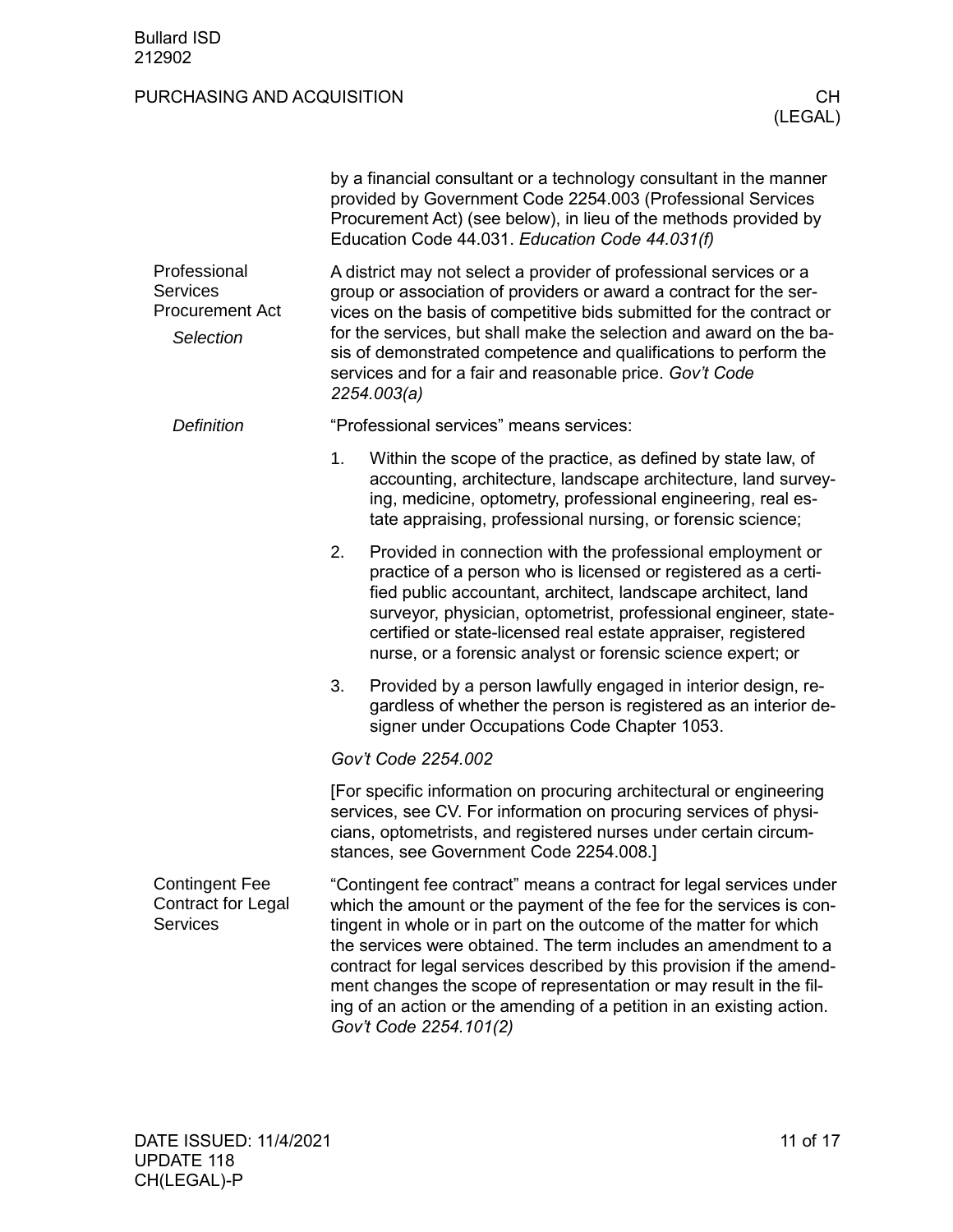<span id="page-11-2"></span><span id="page-11-1"></span><span id="page-11-0"></span>

|                                        | Government Code Chapter 2254, Subchapter C provides the man-<br>ner in which and the situations under which a district may compen-<br>sate a public contractor under a contingent fee for legal services.<br>That subchapter does not apply to a contract for legal services:      |                                                                                                                                                                                                                                                                                                                                                                                                                                                                                                                      |  |  |
|----------------------------------------|------------------------------------------------------------------------------------------------------------------------------------------------------------------------------------------------------------------------------------------------------------------------------------|----------------------------------------------------------------------------------------------------------------------------------------------------------------------------------------------------------------------------------------------------------------------------------------------------------------------------------------------------------------------------------------------------------------------------------------------------------------------------------------------------------------------|--|--|
|                                        | 1.                                                                                                                                                                                                                                                                                 | Provided to a district under Government Code Chapter 403,<br>Subchapter M; or                                                                                                                                                                                                                                                                                                                                                                                                                                        |  |  |
|                                        | 2.                                                                                                                                                                                                                                                                                 | Entered into by a district for the collection of an obligation, as<br>defined by Government Code 2107.001, that is delinquent<br>[see CCGA(LEGAL) regarding delinquent tax collection] or for<br>services under Government Code 1201.027 [see CCA(LE-<br>GAL) regarding issuance of public securities], except that<br>Government Code sections 2254.1032, 2254.1034,<br>2254.1036, and 2254.1037 do apply to the contract.                                                                                          |  |  |
|                                        | Gov't Code 2254.102                                                                                                                                                                                                                                                                |                                                                                                                                                                                                                                                                                                                                                                                                                                                                                                                      |  |  |
|                                        | A district may select an attorney or law firm to award a contingent<br>fee contract only in accordance with Government Code<br>2254.003(a) (Professional Services Procurement Act) [see Selec-<br>tion, above] and Government Code 2254.1032.                                      |                                                                                                                                                                                                                                                                                                                                                                                                                                                                                                                      |  |  |
|                                        | In procuring legal services under a contingent fee contract, a dis-<br>trict shall:                                                                                                                                                                                                |                                                                                                                                                                                                                                                                                                                                                                                                                                                                                                                      |  |  |
|                                        | 1.                                                                                                                                                                                                                                                                                 | Select a well-qualified attorney or law firm on the basis of<br>demonstrated competence, qualifications, and experience in<br>the requested services; and                                                                                                                                                                                                                                                                                                                                                            |  |  |
|                                        | 2.                                                                                                                                                                                                                                                                                 | Attempt to negotiate a contract with that attorney or law firm<br>for a fair and reasonable price.                                                                                                                                                                                                                                                                                                                                                                                                                   |  |  |
|                                        |                                                                                                                                                                                                                                                                                    | Gov't Code 2254.1032                                                                                                                                                                                                                                                                                                                                                                                                                                                                                                 |  |  |
| <b>Specific Purchases</b><br>Computers | A district may acquire computers and computer-related equipment,<br>including computer software, through the Department of Infor-<br>mation Resources (DIR) under contracts entered into in accord-<br>ance with Government Code Chapter 2054 or 2157. Education<br>Code 44.031(i) |                                                                                                                                                                                                                                                                                                                                                                                                                                                                                                                      |  |  |
| Automated<br><b>Information System</b> |                                                                                                                                                                                                                                                                                    | A district may purchase an automated information system using the<br>purchasing method described by Government Code 2157.068 for<br>commodity items or a purchasing method designated by the comp-<br>troller to obtain the best value for the state, including a request for<br>offers method. A district that purchases an item using a method de-<br>scribed above satisfies any state law requiring the district to seek<br>competitive bids for the purchase of the item. Gov't Code<br>2157.006; 34 TAC 20.391 |  |  |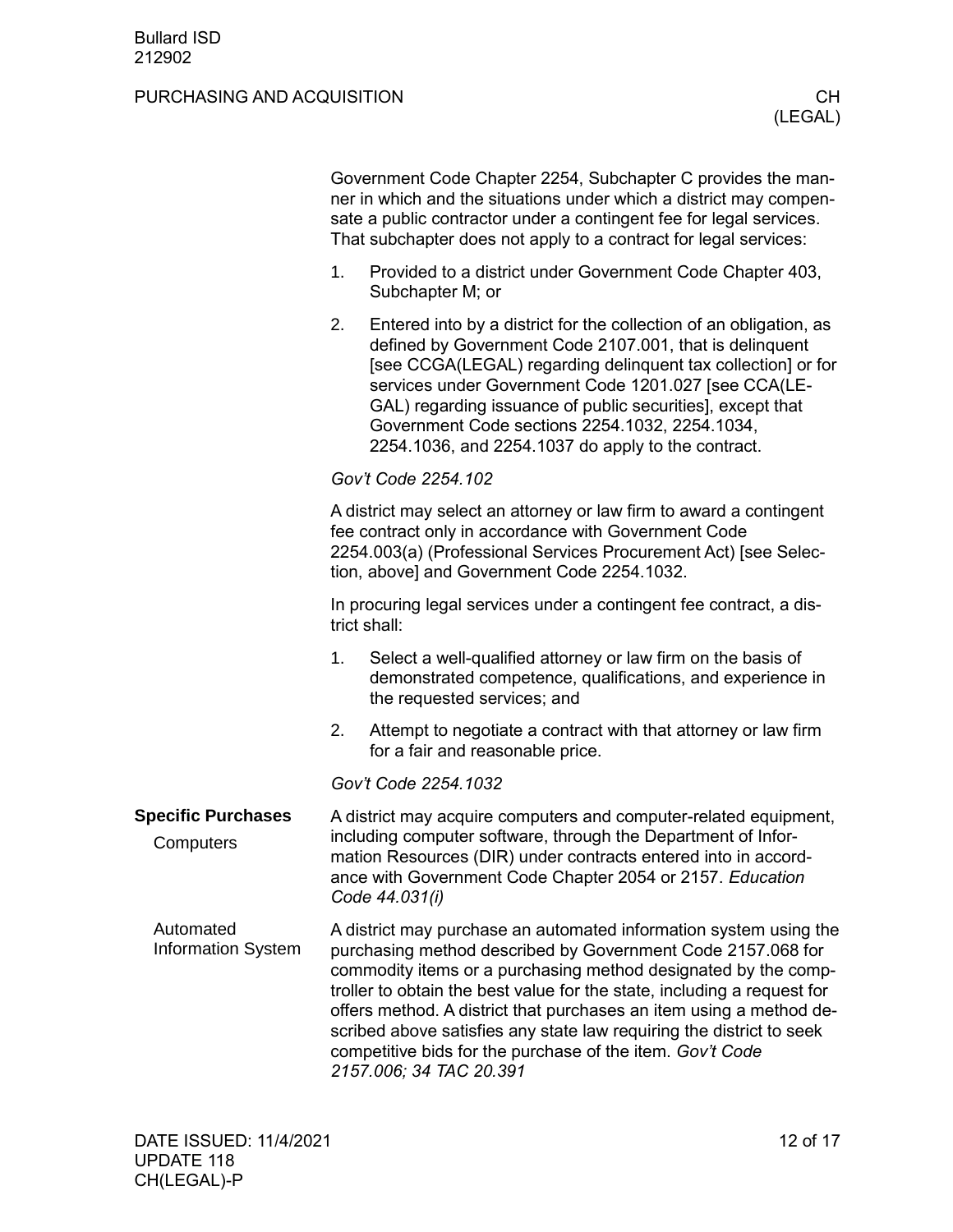<span id="page-12-3"></span><span id="page-12-2"></span><span id="page-12-1"></span><span id="page-12-0"></span>

| <b>Bullard ISD</b><br>212902                       |                                                                                                                                                                                                                       |                                                                                                                                                                                                                                                                                                                                                                                                                                                 |
|----------------------------------------------------|-----------------------------------------------------------------------------------------------------------------------------------------------------------------------------------------------------------------------|-------------------------------------------------------------------------------------------------------------------------------------------------------------------------------------------------------------------------------------------------------------------------------------------------------------------------------------------------------------------------------------------------------------------------------------------------|
| PURCHASING AND ACQUISITION                         |                                                                                                                                                                                                                       | CH.<br>(LEGAL)                                                                                                                                                                                                                                                                                                                                                                                                                                  |
| <b>Automated External</b><br><b>Defibrillators</b> |                                                                                                                                                                                                                       | A district that purchases or leases an automated external defibrilla-<br>tor (AED), as defined by Health and Safety Code 779.001, shall<br>ensure that the AED meets standards established by the federal<br>Food and Drug Administration. Education Code 44.047(a)                                                                                                                                                                             |
| Insurance                                          | (1996)                                                                                                                                                                                                                | A contract for the purchase of insurance is not a contract for pro-<br>fessional services. A district must award such a contract using one<br>of the methods in Education Code 44.031. Atty. Gen. Op. DM-418                                                                                                                                                                                                                                    |
| <b>Multiyear</b><br>Contracts                      |                                                                                                                                                                                                                       | A district may execute an insurance contract for a period longer<br>than 12 months, if the contract complies with Local Government<br>Code 271.903(a) [see Commitment of Current Revenue, below]. If<br>a district executes a multiyear insurance contract, it need not ad-<br>vertise for insurance vendors until the 12-month period during<br>which the district will be executing a new insurance contract. Atty.<br>Gen. Op. DM-418 (1996) |
| <b>Other Purchasing</b><br><b>Methods</b>          |                                                                                                                                                                                                                       | The comptroller shall establish a program by which the comptroller<br>performs purchasing services for local governments. The services<br>must include:                                                                                                                                                                                                                                                                                         |
| <b>State Purchasing</b><br>Program                 | 1.                                                                                                                                                                                                                    | The extension of state contract prices to participating local<br>governments when the comptroller considers it feasible.                                                                                                                                                                                                                                                                                                                        |
|                                                    | 2.                                                                                                                                                                                                                    | Solicitation of bids on items desired by local governments if<br>the solicitation is considered feasible by the comptroller and is<br>desired by the local government.                                                                                                                                                                                                                                                                          |
|                                                    | 3.                                                                                                                                                                                                                    | Provision of information and technical assistance to local gov-<br>ernments about the purchasing program.                                                                                                                                                                                                                                                                                                                                       |
|                                                    | The comptroller may charge a participating local government an<br>amount not to exceed the actual costs incurred by the comptroller<br>in providing purchasing services to the local government under the<br>program. |                                                                                                                                                                                                                                                                                                                                                                                                                                                 |
|                                                    |                                                                                                                                                                                                                       | Local Gov't Code 271.082                                                                                                                                                                                                                                                                                                                                                                                                                        |
| <b>District</b><br>Participation                   |                                                                                                                                                                                                                       | A district may participate in the purchasing program, including par-<br>ticipation in purchases that use the reverse auction procedure, by<br>filing with the comptroller a resolution adopted by the board re-<br>questing that the district be allowed to participate on a voluntary<br>basis, and to the extent the comptroller deems feasible, and stating<br>that the district will:                                                       |
|                                                    | 1.                                                                                                                                                                                                                    | Designate an official to act for the district in all matters relat-<br>ing to the program, including the purchase of items from the<br>vendor under any contract, and that the board will direct the<br>decisions of the representative;                                                                                                                                                                                                        |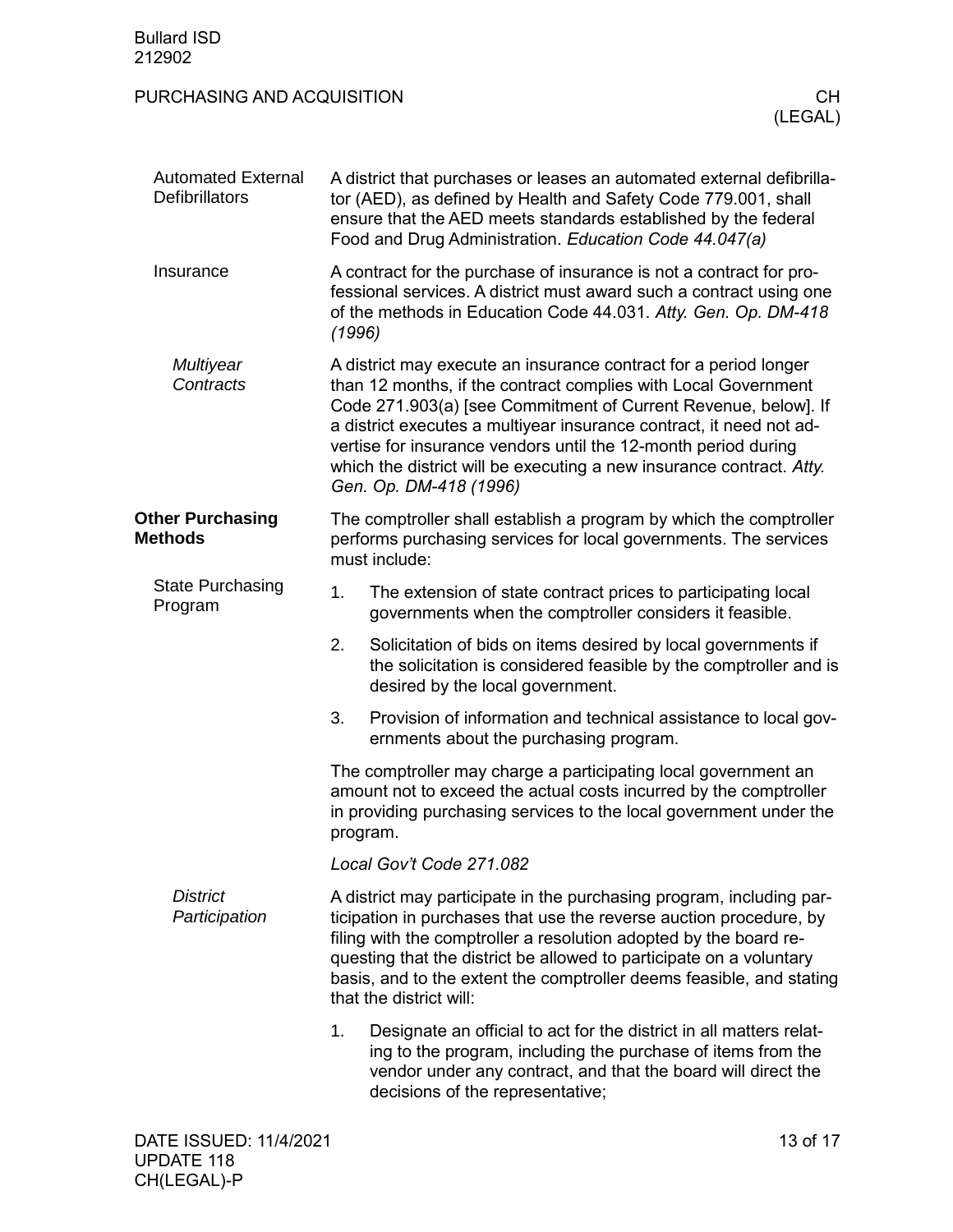#### PURCHASING AND ACQUISITION **CHILIC CHILIC CHILIC CHILIC CHILIC CHILIC CHILIC CHILIC CHILIC CHILIC CHILIC CHILIC CH**

- 2. Be responsible for:
	- a. Submitting requisitions to the comptroller under any contract; or
	- b. Electronically sending purchase orders directly to vendors, or complying with procedures governing a reverse auction purchase, and electronically sending to the comptroller reports on actual purchases made under this provision that provide the information and are sent at the times required by the comptroller;
- 3. Be responsible for making payment directly to the vendor;
- 4. Be responsible for the vendor's compliance with all conditions of delivery and quality of the purchased item.

A district that purchases an item under a state contract or under a reverse auction procedure, sponsored by the comptroller satisfies any state law requiring the district to seek competitive bids for the purchase of the item.

#### *Local Gov't Code 271.083*

<span id="page-13-0"></span>The comptroller shall develop a schedule of multiple award contracts that have been previously awarded using a competitive process by the federal government or any other governmental entity in any state. *Gov't Code 2155.502(a)* Multiple Award Contract Schedule

> A district may purchase goods or services directly from a vendor under a contract listed on a schedule developed under Government Code Chapter 2155, Subchapter I. A district contracting for the purchase of an automated information system under a contract listed on a schedule shall comply with Government Code 2157.068(e-1) (Purchase of Information Technology Commodity Items) [see Automated Information System, above]. A purchase authorized by this provision satisfies any requirement of state law relating to competitive bids or proposals.

> The price listed for a good or service under a multiple award contract is a maximum price. A district may negotiate a lower price for goods or services under a contract listed on a schedule developed under Government Code Chapter 2155, Subchapter I.

*Gov't Code 2155.504*

<span id="page-13-1"></span>A district may participate in a cooperative purchasing program with another local government of this state or another state or with a local cooperative organization of this state or another state. A district that is participating in a cooperative purchasing program may sign **Cooperative** Purchasing Program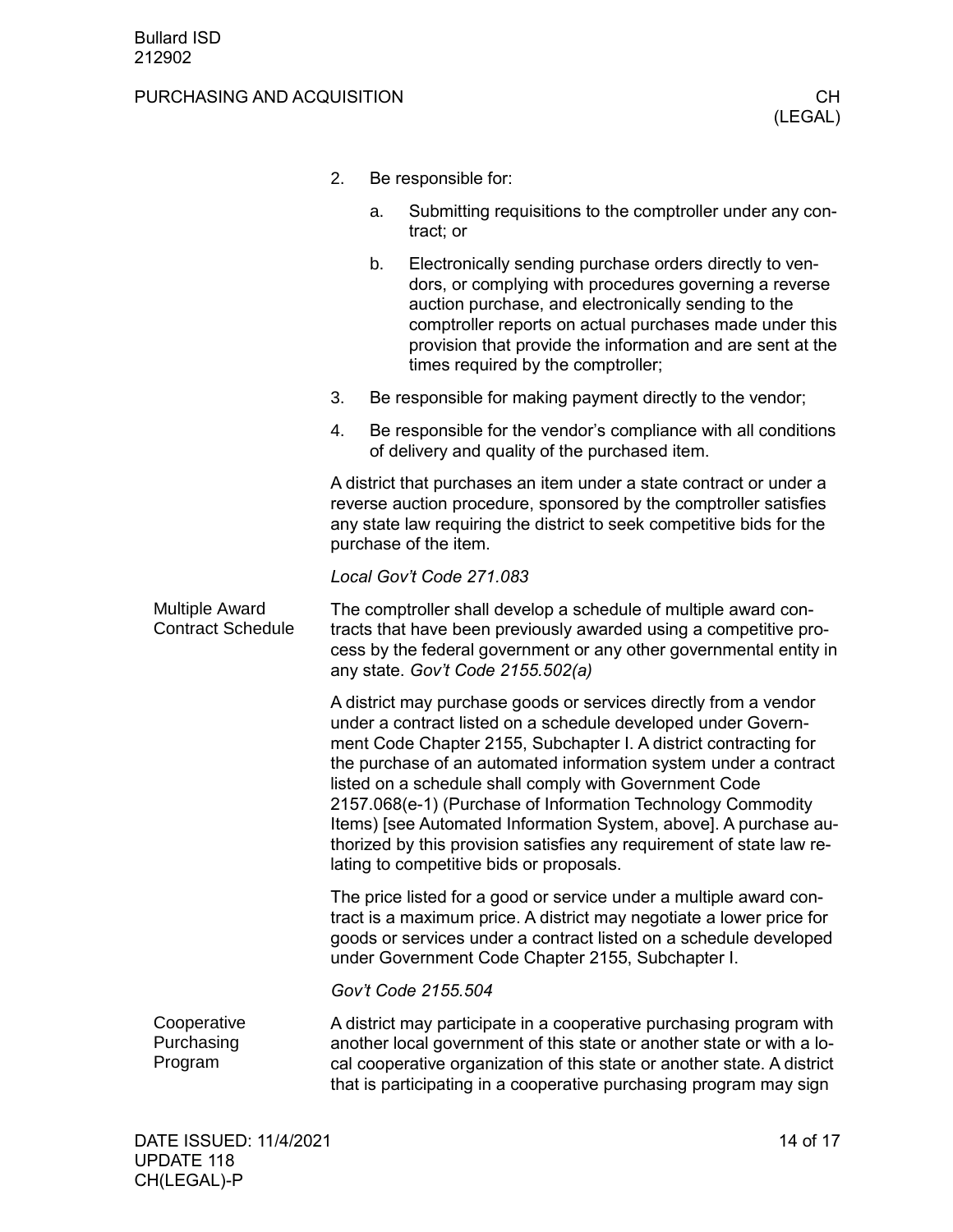<span id="page-14-0"></span>

|                                                   | an agreement with another participating local government or a lo-<br>cal cooperative organization stating that the district will:                                                                                                                                                                                                                                                                                                                                                            |                                                                                                                                                                                                                                                                                                                                                                                                                                                                                                                                            |  |
|---------------------------------------------------|----------------------------------------------------------------------------------------------------------------------------------------------------------------------------------------------------------------------------------------------------------------------------------------------------------------------------------------------------------------------------------------------------------------------------------------------------------------------------------------------|--------------------------------------------------------------------------------------------------------------------------------------------------------------------------------------------------------------------------------------------------------------------------------------------------------------------------------------------------------------------------------------------------------------------------------------------------------------------------------------------------------------------------------------------|--|
|                                                   | 1.                                                                                                                                                                                                                                                                                                                                                                                                                                                                                           | Designate a person to act under the direction of, or on behalf<br>of, the district in all matters relating to the program;                                                                                                                                                                                                                                                                                                                                                                                                                 |  |
|                                                   | 2.                                                                                                                                                                                                                                                                                                                                                                                                                                                                                           | Make payments to another participating local government or<br>local cooperative organization or directly to a vendor under a<br>contract made under these provisions, as provided in the<br>agreement between the participating local governments or be-<br>tween a local government and a local cooperative organiza-<br>tion; and                                                                                                                                                                                                        |  |
|                                                   | 3.                                                                                                                                                                                                                                                                                                                                                                                                                                                                                           | Be responsible for the vendor's compliance relating to the<br>quality of items and terms of delivery, to the extent provided in<br>the agreement between the participating local governments or<br>between a local government and a local cooperative organi-<br>zation.                                                                                                                                                                                                                                                                   |  |
|                                                   | A district that purchases goods or services under these provisions<br>satisfies any state law requiring the district to seek competitive bids<br>for the purchase of the goods or services.                                                                                                                                                                                                                                                                                                  |                                                                                                                                                                                                                                                                                                                                                                                                                                                                                                                                            |  |
|                                                   |                                                                                                                                                                                                                                                                                                                                                                                                                                                                                              | Local Gov't Code 271.102; Atty. Gen. Op. JC-37 (1999)                                                                                                                                                                                                                                                                                                                                                                                                                                                                                      |  |
| Cooperative<br>Purchasing<br><b>Contract Fees</b> | A district that enters into a purchasing contract valued at \$25,000<br>or more under Education Code 44.031(a)(5) (interlocal contract),<br>under Local Government Code Chapter 271, Subchapter F (coop-<br>erative purchasing program), or under any other cooperative pur-<br>chasing program authorized for school districts by law shall docu-<br>ment a contract-related fee, including a management fee, paid by<br>or to the district and the purpose of each fee under the contract. |                                                                                                                                                                                                                                                                                                                                                                                                                                                                                                                                            |  |
|                                                   | report.                                                                                                                                                                                                                                                                                                                                                                                                                                                                                      | The amount, purpose, and disposition of any fee described above<br>must be presented in a written report and submitted annually in an<br>open meeting of the board. The written report must appear as an<br>agenda item. The commissioner of education may audit the written                                                                                                                                                                                                                                                               |  |
|                                                   |                                                                                                                                                                                                                                                                                                                                                                                                                                                                                              | Education Code 44.0331                                                                                                                                                                                                                                                                                                                                                                                                                                                                                                                     |  |
| <b>Commitment of</b><br><b>Current Revenue</b>    |                                                                                                                                                                                                                                                                                                                                                                                                                                                                                              | If a contract for the acquisition, including lease, of real or personal<br>property retains to the board the continuing right to terminate at the<br>expiration of each budget period during the term of the contract, is<br>conditioned on a best efforts attempt by the board to obtain and ap-<br>propriate funds for payment of the contract, or contains both the<br>continuing right to terminate and the best efforts conditions, the<br>contract is a commitment of a district's current revenue only. Local<br>Gov't Code 271.903 |  |
|                                                   |                                                                                                                                                                                                                                                                                                                                                                                                                                                                                              |                                                                                                                                                                                                                                                                                                                                                                                                                                                                                                                                            |  |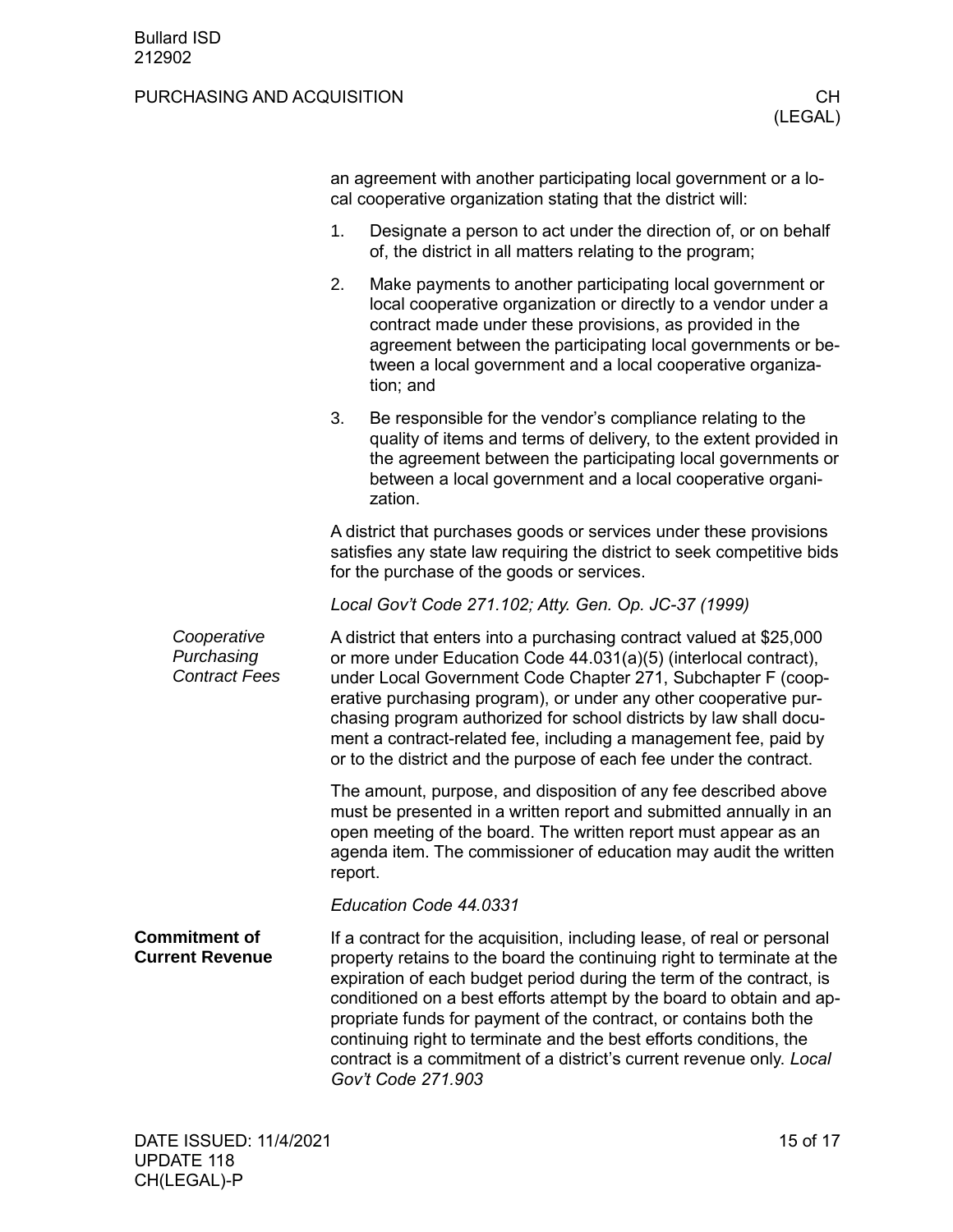<span id="page-15-3"></span><span id="page-15-2"></span><span id="page-15-1"></span><span id="page-15-0"></span>

| <b>Change Orders</b>     | For provisions regarding change orders, see CV.                                                                                                                                                                                                                                                                                                                                                                                                                                                                                                                                                                                                                                                                                                                                                                                                                                                                                                                                |
|--------------------------|--------------------------------------------------------------------------------------------------------------------------------------------------------------------------------------------------------------------------------------------------------------------------------------------------------------------------------------------------------------------------------------------------------------------------------------------------------------------------------------------------------------------------------------------------------------------------------------------------------------------------------------------------------------------------------------------------------------------------------------------------------------------------------------------------------------------------------------------------------------------------------------------------------------------------------------------------------------------------------|
| <b>Criminal Offenses</b> | An officer, employee, or agent of a district commits an offense if the<br>person with criminal negligence makes or authorizes separate, se-<br>quential, or component purchases to avoid the requirements of Ed-<br>ucation Code 44.031(a) or (b). An offense under this provision is a<br>Class B misdemeanor and is an offense involving moral turpitude.                                                                                                                                                                                                                                                                                                                                                                                                                                                                                                                                                                                                                    |
|                          | "Component purchases" means purchases of the component parts<br>of an item that in normal purchasing practices would be made in<br>one purchase. "Separate purchases" means purchases, made sep-<br>arately, of items that in normal purchasing practices would be<br>made in one purchase. "Sequential purchases" means purchases,<br>made over a period, of items that in normal purchasing practices<br>would be made in one purchase.                                                                                                                                                                                                                                                                                                                                                                                                                                                                                                                                      |
|                          | Education Code 44.032(a)-(b)                                                                                                                                                                                                                                                                                                                                                                                                                                                                                                                                                                                                                                                                                                                                                                                                                                                                                                                                                   |
|                          | An officer, employee, or agent of a district commits an offense if the<br>person with criminal negligence violates Education Code 44.031(a)<br>or (b) other than by conduct described by Education Code<br>44.032(b). An offense under this provision is a Class B misde-<br>meanor and is an offense involving moral turpitude. Education<br>Code 44.032(c)                                                                                                                                                                                                                                                                                                                                                                                                                                                                                                                                                                                                                   |
|                          | An officer or employee of a district commits an offense if the officer<br>or employee knowingly violates Education Code 44.031, other than<br>by conduct described by Education Code 44.032(b) or (c). An of-<br>fense under this provision is a Class C misdemeanor. Education<br>Code 44.032(d)                                                                                                                                                                                                                                                                                                                                                                                                                                                                                                                                                                                                                                                                              |
| Removal from<br>Office   | The final conviction of a person other than a trustee of a district for<br>an offense under Education Code 44.032(b) or (c) above results in<br>the immediate removal from office or employment of that person. A<br>trustee who is convicted of an offense under Education Code<br>44.032 is considered to have committed official misconduct for pur-<br>poses of Local Government Code Chapter 87, and is subject to re-<br>moval as provided by that chapter and Texas Constitution Article V,<br>Section 24. For four years after the date of the final conviction, the<br>removed person is ineligible to be a candidate for or to be ap-<br>pointed or elected to a public office in Texas, is ineligible to be em-<br>ployed by or act as an agent for the state or a political subdivision<br>of the state, and is ineligible to receive any compensation through<br>a contract with the state or a political subdivision of the state. Edu-<br>cation Code 44.032(e) |
| <b>Injunction</b>        | A court may enjoin performance of a contract made in violation of<br>Education Code Chapter 44, Subchapter B. A county attorney, dis-<br>trict attorney, criminal district attorney, citizen of the county in which                                                                                                                                                                                                                                                                                                                                                                                                                                                                                                                                                                                                                                                                                                                                                            |